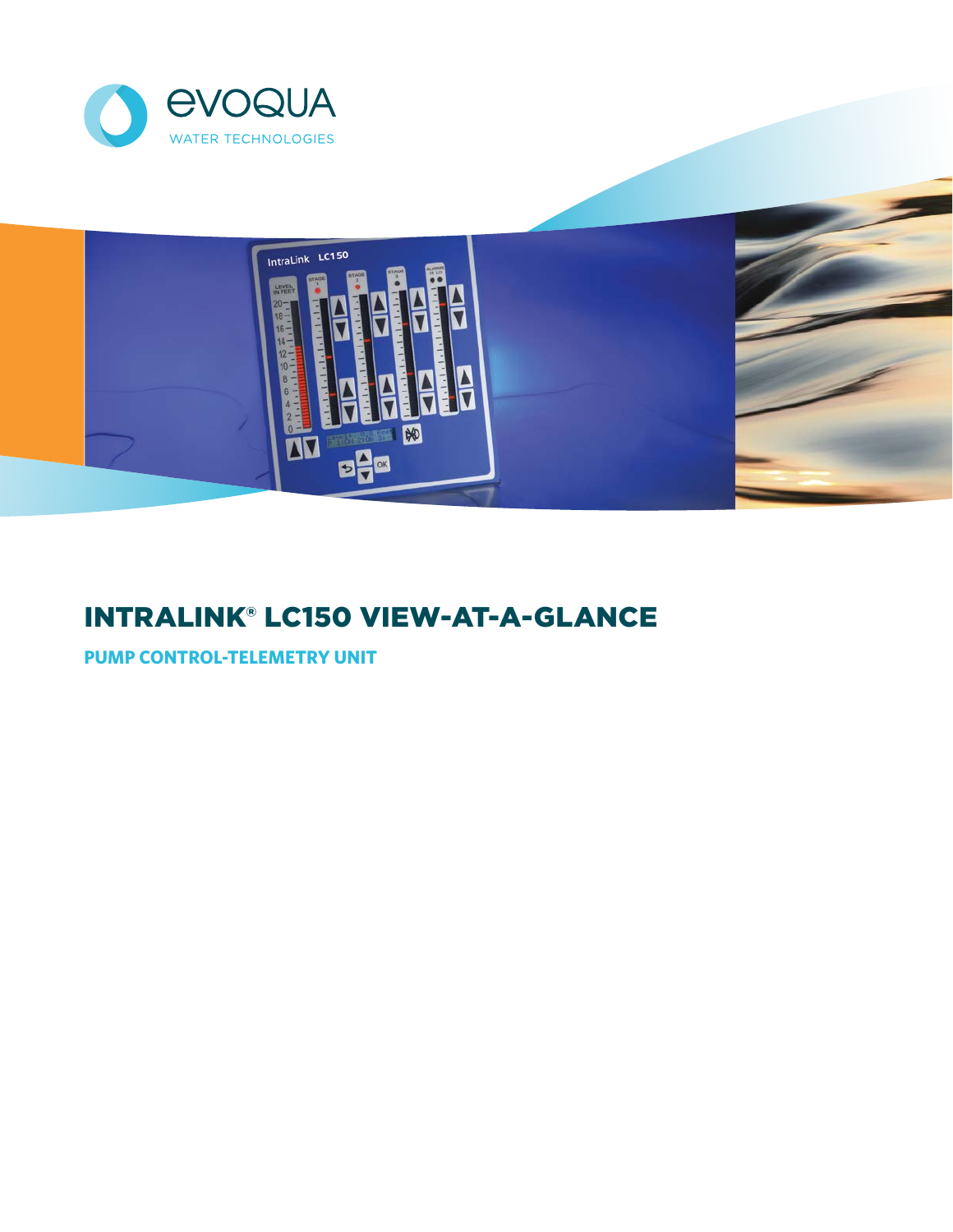### **ABOUT EVOQUA WATER TECHNOLOGIES**

Evoqua Water Technologies has been providing leading technologies and know-how for over 100 years to help consulting engineers and municipalities clean and purify the world's most precious resource — our water. We excel in disinfection, membrane treatment, high rate clarification, biological processes, low energy biosolids solutions, odor control, and seamless controls across process equipment. Our Wallace & Tiernan, MEMCOR, Envirex, Jet Tech, DAVCO and RJ Environmental brands are well established. And our experts, experience, technologies, integrated approach and services make us one reliable source for the municipal water and wastewater treatment needs of today and tomorrow.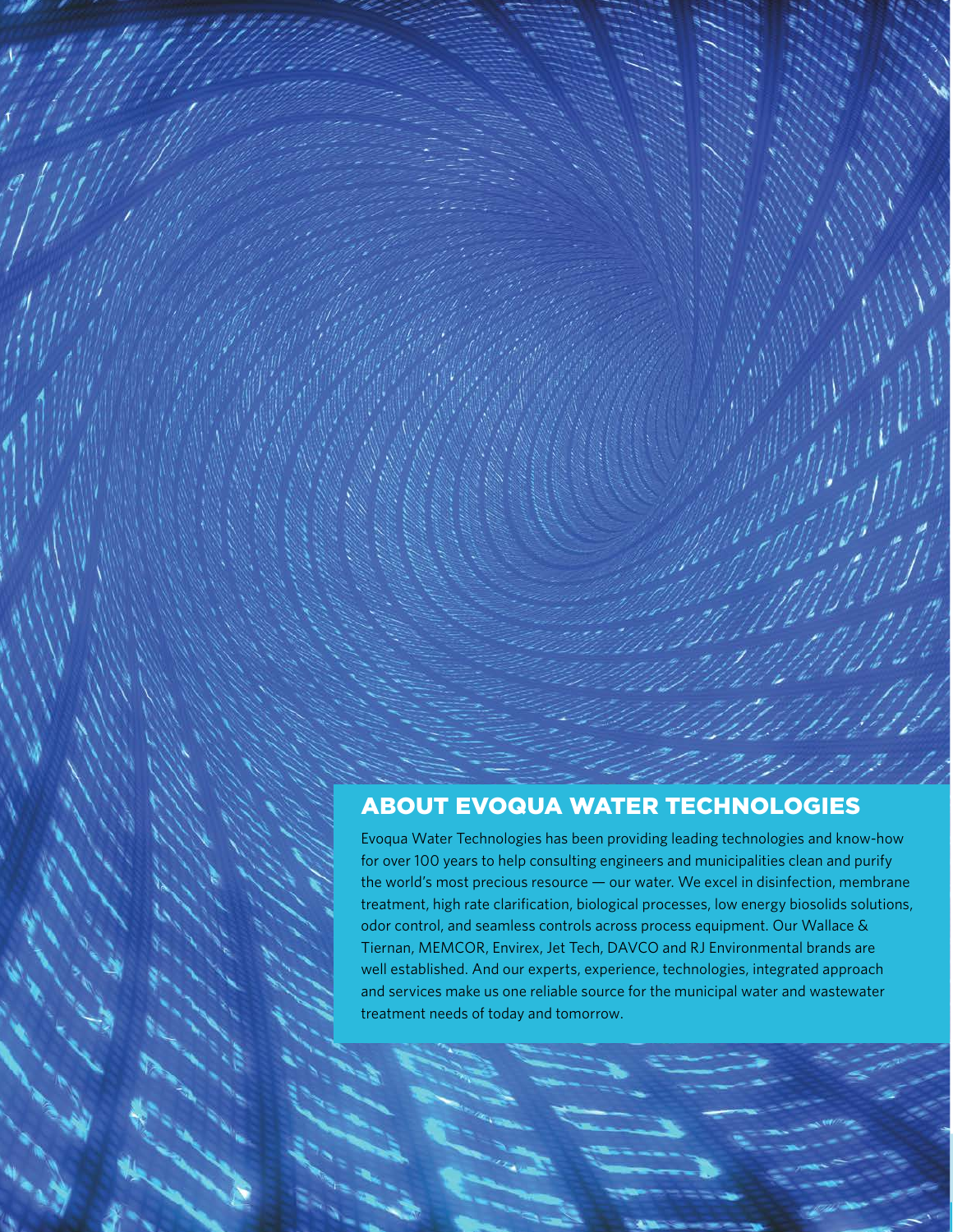## Simply the Most Advanced Pump Control-Telemetry Unit on the Market Today

Evoqua Water Technologies is proud to introduce the LC150 Pump Controller, the newest addition to the family of "View-At-A-Glance" controllers. For nearly two decades, the D150 Series of "View-At-A-Glance" Pump Controllers has set the standard in the industry for ease of use and reliability. Now the LC150 provides the simplicity customers have come to expect with the advanced features they need – all in one system!

The LC150 is designed specifically for pump station applications and offers a simple, reliable and cost effective solution. The new "View-At-A-Glance" interface provides the operator with all the information needed to operate and maintain the pumping system and is UL® listed.

### **Features**

**Telemetry Ready** - with the addition of a radio, leased phone line or a Link2Site<sup>SM</sup> monitoring service, the LC150 allows you to monitor station status, change pump start and stop setpoints, change high and low level alarm setpoints, acknowledge alarms and view pump run, fail and performance information remotely. The LC150 is an 'open' control platform supporting industry standard communication protocols like Modbus and DF1. This open protocol approach allows the LC150 to be readily integrated into most new or existing SCADA systems. Two serial communication ports allow for redundant telemetry networks.

**Versatile** - the LC150 can be used to control and monitor up to three constant and/or variable speed pumps in either pump up or pump down mode. The LC150 also has float inputs for backup control.

**Time and Date Stamped Alarm/Event Log** - the LC150 logs the time and date that alarms and events occur. This historical log provides the operator with the ability to analyze pump performance and system failures.

**Volumetric Flow Calculator - the LC150 calculates flow** rates based on pump run times or level excursions and logs daily flow, flow rates per pump and influent flow rate per pumping cycle. This information can be viewed locally at the operator interface and remotely via the telemetry connection.

**Password Protection** - three levels of password security allows only authorized users to modify the controller parameters. With the addition of the iAccess option, you get a record of the individual user with the convenience of not needing a password.

**Site Security** - with the addition of a simple door switch or motion detector, the LC150 can function as a site security system used to detect unauthorized entry onto the premises.



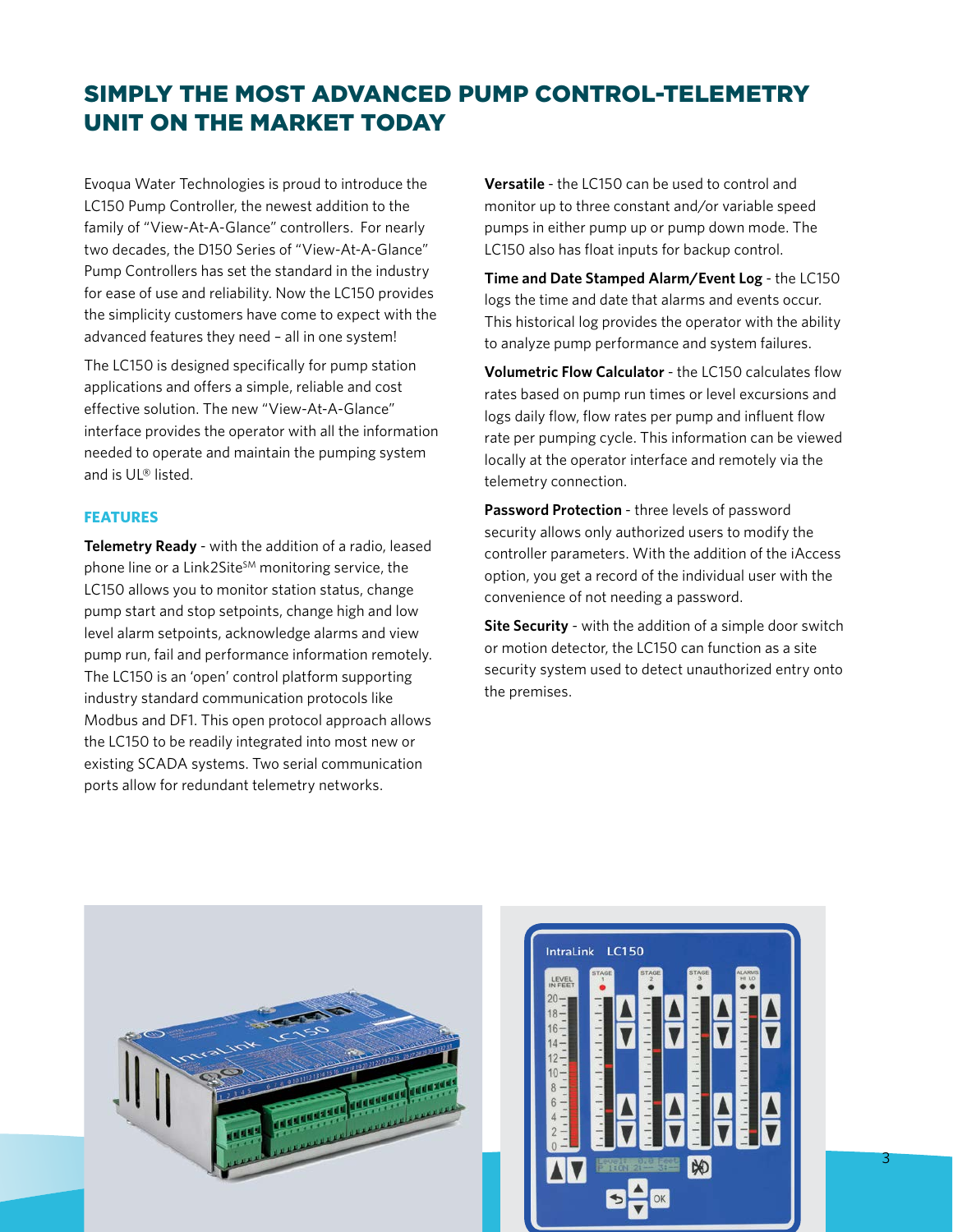### **Pump Protection**

The LC150 controller will detect failed pumps, and take the failed pump out of service until corrected and reset.

### **Volumetric Flow Calculation**

The controller can calculate station flows with or without a flow meter.

### **Pump Run Data**

- Total run time
- Total number of starts
- Maximum hourly starts
- • Average number of starts/day
- Total pump flow
- • Average flow rate of the pump

A utility can monitor the pumps performance over time and perform maintenance on a pro-active basis rather than a reactive one.

### **Time and Date Stamped Alarm/Event Log**

Stores the last 100 Alarm/Events.

IntraLink LC150 STAGE STAGE LEVEL<br>IN FEET 20 18 16  $14$  $1111$ 12 10 8  $\overline{a}$ F

### **Two Piece Design**

Door mounted operator interface and DIN rail mounted I/O base.

### **Security Protection**

- 3 level password security
- Detect unauthorized station access (intruders) with a door switch input and an operator interface security password.
- • Activates local alarm and telemeters unauthorized entry to a central monitoring point.
	- Optional iAccess reader provides individual user authorization and logging with time and date stamp.

### **Calculated Flow Statistics**

- Total station flow
- Average daily flow
- Maximum daily flow

A utility can monitor station performance and spot potential problems.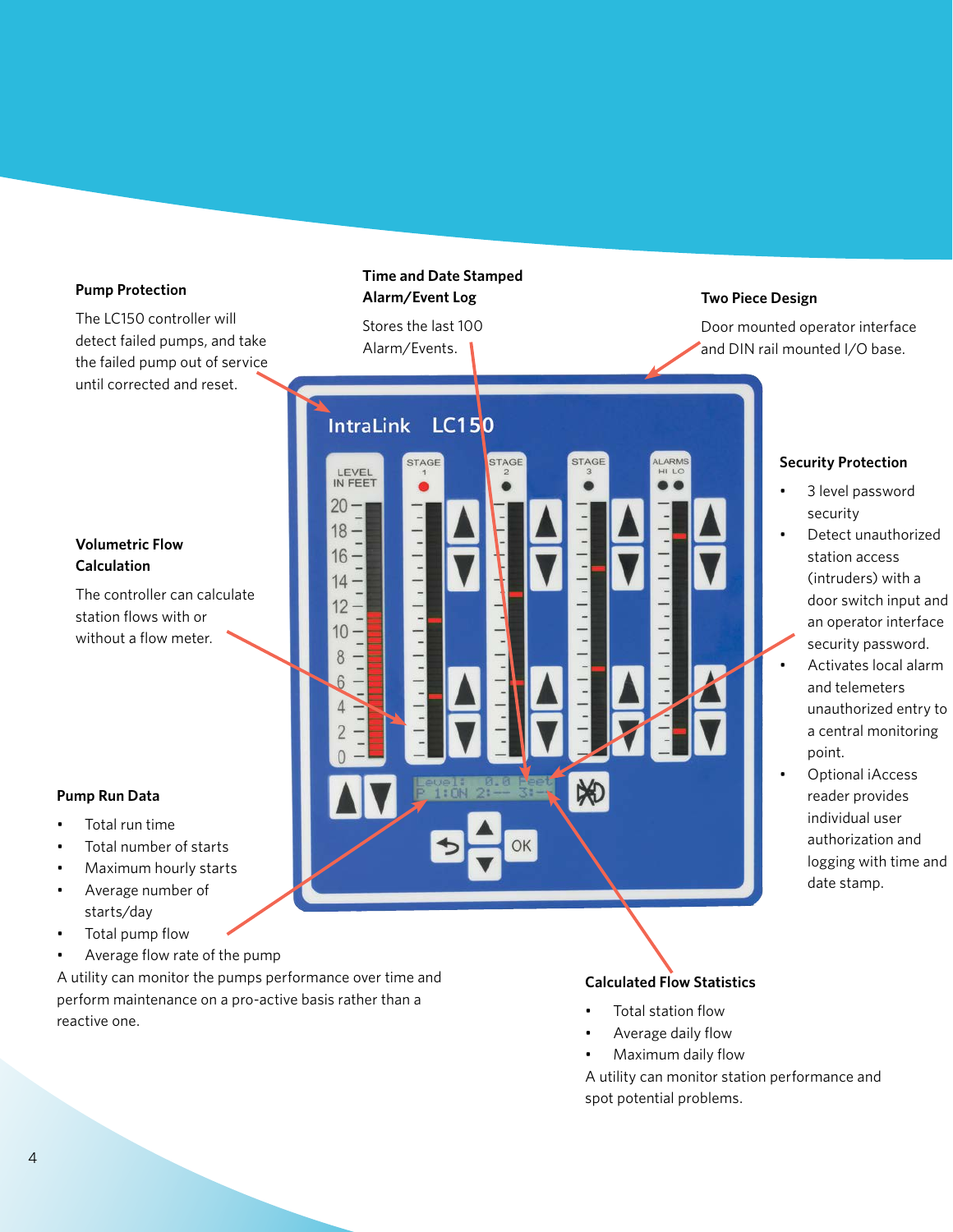

DIN rail mounted I/O base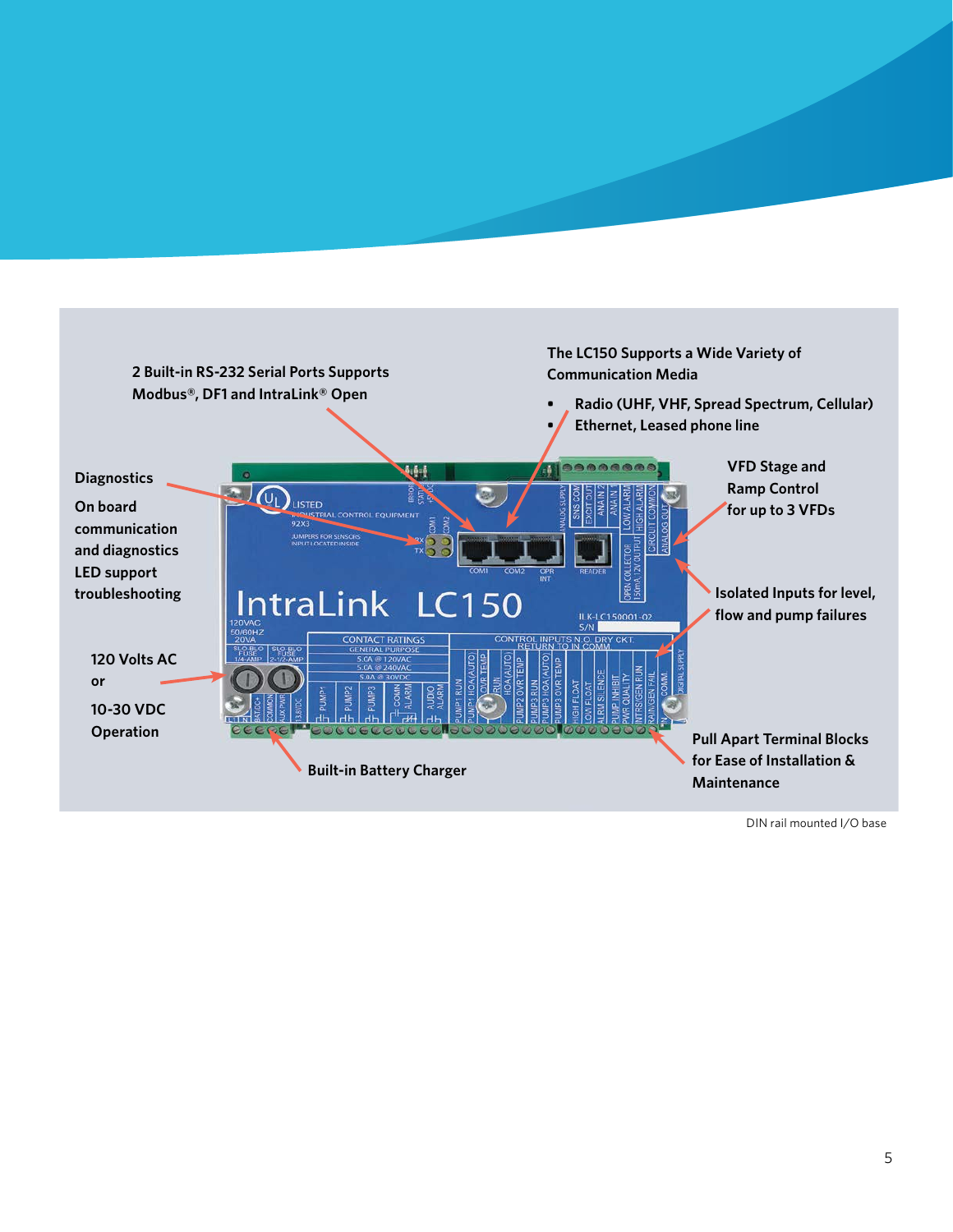### **Features In Brief**

- • 2 or 3 Pump Control
- • UL® Listed
- Alarm/Event Log
- • VFD Control
- • Volumetric Flow Calculator
- **Security**
- Telemetry Ready
- **Protocols** 
	- • DF1
	- Modbus
	- IntraLink® Open
- Compatible with Link2Site $^{5M}$  monitoring services



### typical applications



### **Sewage Lift Pump Station -**

Controls pumps based on locally monitored wetwell level. Supports both level transmitter and float switch control inputs for primary and back up control strategies.



### **Well Pump Station -**

Controls pumps based on locally monitored pressure/level sensor or remotely telemetered tank level.



### **WWTP Influent or Effluent Pump Station -**

Controls pumps based on locally monitored wetwell level. Supports both level transmitter and float switch control inputs for primary and back up control strategies.



### **Booster Pump Station -**

Controls pumps based on locally monitored discharge pressure sensor or remotely telemetered tank level.



### **Raw Water Pump Station -**

Controls pumps based on locally monitored or telemetered flow rate/pressure/level sensor signal.



### **Transfer Pump Station -**

Controls pumps based on locally monitored wetwell level. Supports both level transmitter and float switch control inputs for primary and back up control strategies.



#### **Irrigation Pump Station -**

Controls pumps based on locally monitored discharge pressure or flow rate.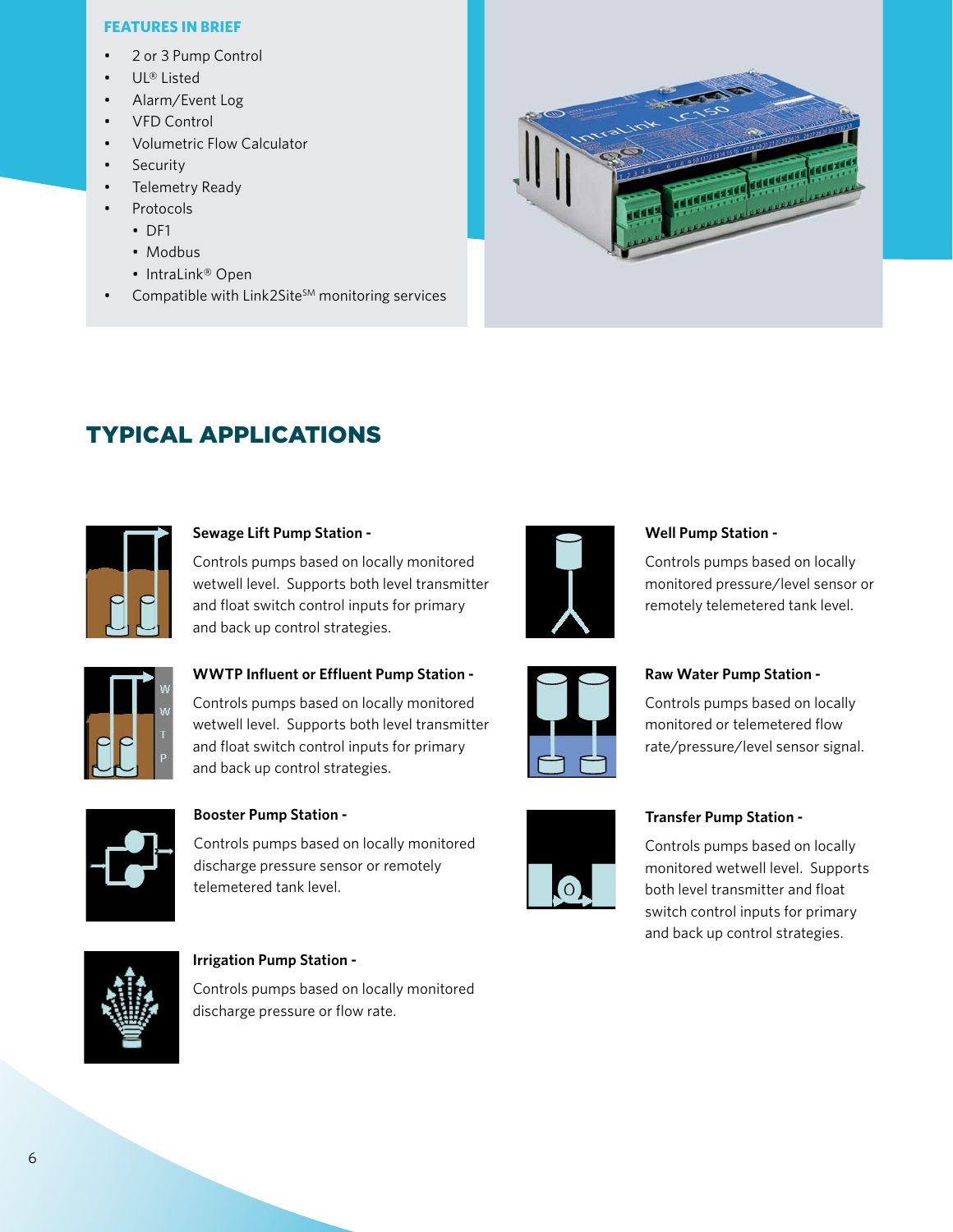### Simply the Easiest Most User Friendly Pump Control-Telemetry Unit on the Market Today

**View-At-A-Glance Operator Interface**



advanced information.

**Pump Up or Pump**